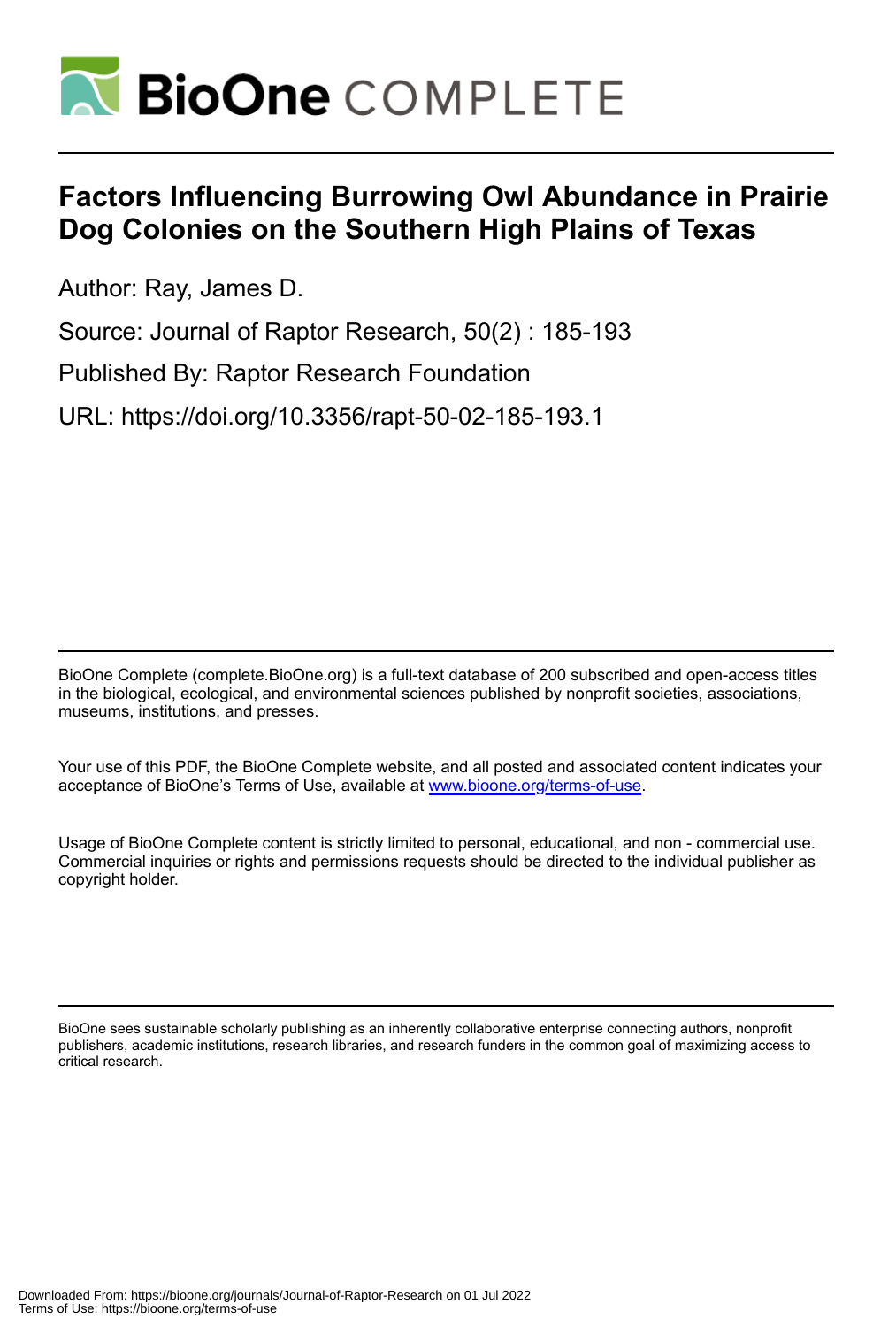# FACTORS INFLUENCING BURROWING OWL ABUNDANCE IN PRAIRIE DOG COLONIES ON THE SOUTHERN HIGH PLAINS OF TEXAS

JAMES D. RAY<sup>1</sup>

Consolidated Nuclear Security, LLC, Pantex Plant, Building 09-0130, Amarillo, TX 79120 U.S.A.

NANCY E. MCINTYRE

Department of Biological Sciences, P.O. Box 43131, Texas Tech University, and Natural Science Research Laboratory, The Museum of Texas Tech University, Lubbock, TX 79409 U.S.A.

MARK C. WALLACE AND ANDREW P. TEASCHNER<sup>2</sup>

Department of Natural Resources Management, P.O. Box 42125, Texas Tech University, Lubbock, TX 79409 U.S.A.

## MONTY G. SCHOENHALS

Consolidated Nuclear Security, LLC, Pantex Plant, Building 09-0130, Amarillo, TX 79120 U.S.A.

ABSTRACT.—Large numbers of Western Burrowing Owls (Athene cunicularia hypugaea) nest in black-tailed prairie dog (Cynomys ludovicianus) colonies in the southern high plains of Texas. Because the Western Burrowing Owl is a species of concern with an uncertain future due to widespread extirpation of prairie dogs, we examined the roles of prairie dog colony size, burrow density, proxies of prey availability, and vegetative composition and structure on owl abundance and reproductive rate. The number of nesting Burrowing Owl pairs was positively correlated to colony area ( $r^2 = 0.550$ ,  $P = 0.006$ ) and to number of prairie dog burrows in a colony ( $r^2 = 0.733$ ,  $P = 0.0230$ ). Burrowing Owl numbers and reproductive rate (maximum number of young seen per successful pair) were not related to our measures of vegetative composition and structure in prairie dog colonies, nor to indices of prey availability.

KEY WORDS: Western Burrowing Owl; Athene cunicularia hypugaea; prairie dog; Cynomys ludovicianus; population size; reproductive rate.

### FACTORES QUE INFLUYEN LA ABUNDANCIA DE ATHENE CUNICULARIA HYPUGAEA EN COLONIAS DE CYNOMYS LUDOVICIANUS EN LAS ALTIPLANICIES DEL SUR DE TEJAS

RESUMEN.—Grandes cantidades de individuos de Athene cunicularia hypugaea anidan en las colonias de Cynomys ludovicianus en las altiplanicies del sur de Tejas. Dado que A. c. hypugaea es una especie de interés conservacionista con un futuro incierto debido a la extendida eliminación de C. ludovicianus, examinamos el papel del tamaño de la colonia de C. ludovicianus, de la densidad de madrigueras, de los indicadores de disponibilidad de presa y de la composición y estructura de la vegetación sobre la abundancia y la tasa reproductiva de A. c. hypugaea. El número de individuos de A. c. hypugaea estuvo positivamente correlacionado con el área de la colonia ( $r^2 = 0.550$ ,  $P = 0.006$ ) y con el número de individuos de C. ludovicianus en una colonia ( $r^2 = 0.733$ ,  $P = 0.0230$ ). Las cantidades y las tasas reproductivas (número máximo de pollos vistos por pareja exitosa) de A. c. hypugaea no estuvieron relacionadas con nuestras medidas de composición y estructura de la vegetación en las colonias de C. ludovicianus, ni con los índices de disponibilidad de presa.

[Traducción del equipo editorial]

<sup>1</sup> Email address: james.ray@cns.doe.gov

<sup>2</sup> Present address: New Mexico Game and Fish Department,

P.O. Box 783, Socorro, NM 87801 U.S.A.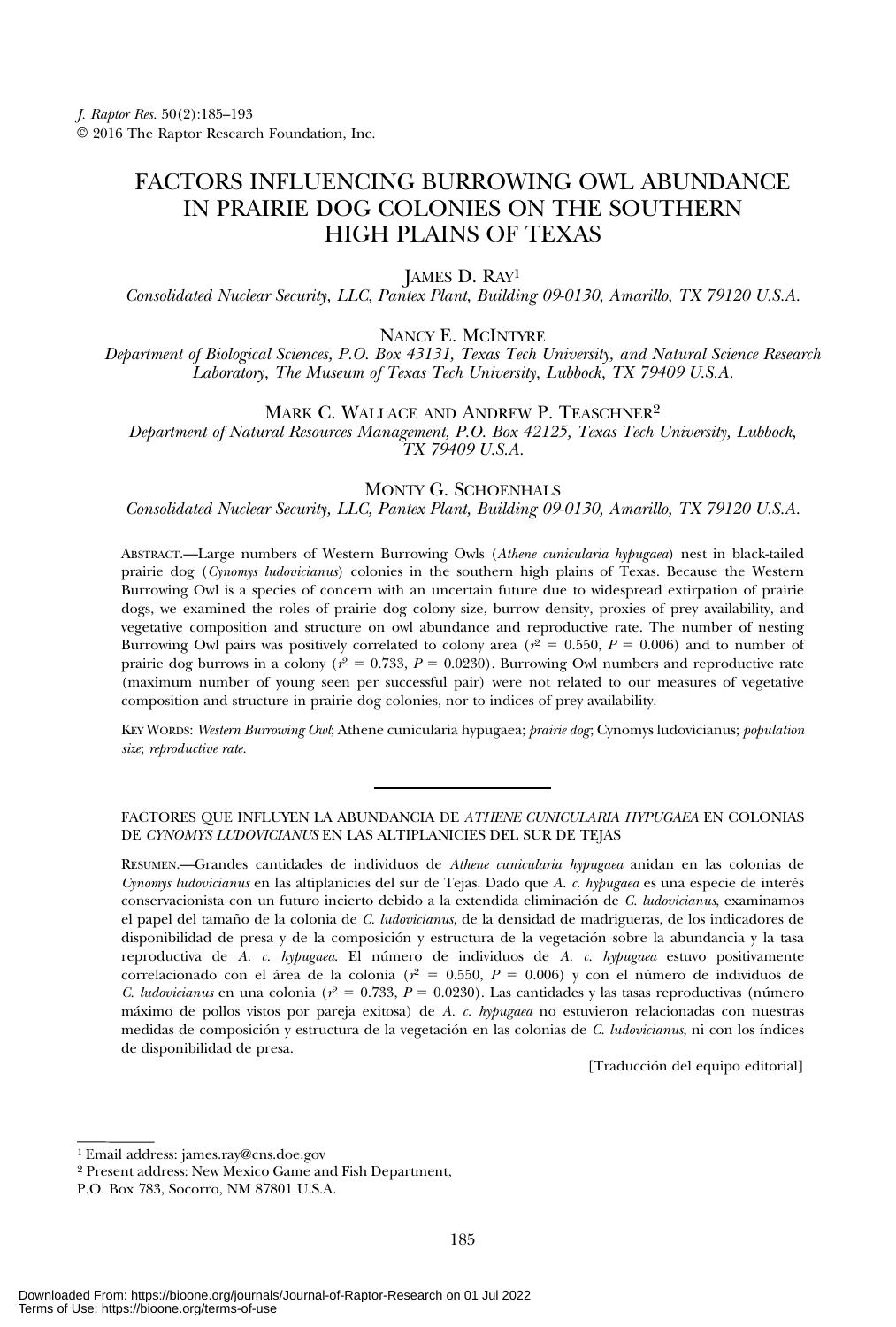Western Burrowing Owls (Athene cunicularia hypugaea) are widely distributed across the western portion of North America from deserts to grasslands to agricultural areas (Haug et al. 1993). Declines in the range and numbers of Burrowing Owls across the species' North American distribution have been attributed primarily to habitat destruction and land conversion (Desmond et al. 2000, Korfanta et al. 2001, Martell et al. 2001, Murphy et al. 2001, Sheffield and Howery 2001). Burrowing Owls are thus considered a U.S. Fish and Wildlife Service (U.S.F.W.S.) regional conservation priority (U.S.F.W.S. 2001).

Burrowing Owls are migratory over much of their range. One region that has both summer (breeding) and winter populations is the southern high plains of Texas, although relatively little research has been done on Burrowing Owls in this region. McIntyre (2004) found a long-term decline since the 1940s in the number of wintering owls recorded in Christmas Bird Counts for this area, whereas Breeding Bird Survey data suggested that summer Burrowing Owl populations may have remained stable since the 1960s. These factors, as well as a dearth of information on nearly all aspects of Burrowing Owl ecology for this region, make this an important area in which to examine owl abundance and reproductive rate.

In this region, Burrowing Owls nest almost exclusively in burrows excavated by black-tailed prairie dogs (Cynomys ludovicianus). Published reports differ on whether Burrowing Owl numbers are related to prairie dog colony size. Orth and Kennedy (2001) in Colorado and Restani et al. (2001) in Montana found no relationship between colony size and number of Burrowing Owls, whereas Desmond and Savidge (1996) found a positive correlation between colony size and number of Burrowing Owls in Nebraska. In the southern high plains of Texas, the number of Burrowing Owls observed while surveying prairie dogs in a 12-county area was positively, but weakly, correlated to prairie dog colony size, with a .20-fold range in the number of owls seen in smaller (2 to 20 ha) prairie dog colonies (Pruett 2004). Given this preliminary information and the variation in the relationship between colony size and owl abundance in other locations, we hypothesized that: (1) prairie dog colony size (area) would be positively correlated to numbers of Burrowing Owls; moreover, since such a relationship may be driven more by the number of vacant prairie dog burrows (representing potential nest burrows for owls) than by current prairie dog population size or colony extent, we hypothesize that (2) both owl numbers and reproductive rate would be

positively correlated to burrow density. We also hypothesized that (3) Burrowing Owl abundance would be negatively associated with the amount of vegetative cover, and (4) owl abundance and reproductive rates would be positively associated with prey abundance, based on published literature (vegetation: Bonham and Lerwick 1976, Whicker and Detling 1988, Schmutz 1997, Trulio 1997, Clayton and Schmutz 1999; and prey: Gleason and Johnson 1985, Orth and Kennedy 2001). Finally, we also expected that (5) there would be fewer owls (and lower reproductive rates) in nest burrows located farther from wetlands because the latter are well-known regional foci for biodiversity (Bolen et al. 1989).

Linkages among prairie dog colony traits, vegetation, and owl prey have not been investigated in west Texas: it is currently unknown to what extent prairie dog colony size (and other factors such as vegetation changes elicited by prairie dogs, and owl prey abundance) influences owl breeding population size, nest-site (nest burrow) selection, and reproductive success of Burrowing Owls. Here, we provide information about Western Burrowing Owls from the southern high plains of Texas, a region that supports a relatively stable population of this species. Studies of Burrowing Owls in association with prairie dogs are scarce in this region, however, which is especially important in light of declining prairie dog populations and subsequent conservation concern.

#### **METHODS**

Study Sites. We selected three sites on the U.S. Department of Energy/National Nuclear Security Administration Pantex Plant in Carson County, TX, and three in the Lubbock area, Lubbock County, TX (Table 1). Study sites were chosen to have regionally representative patterns of surrounding land use (namely, agriculture and urbanization in the form of industrial use and residential development) and histories of on-site control of prairie dog numbers. The Pantex Plant is a controlled-access facility; it included two pastoral (grazed) agricultural sites and one urbanized/industrial site; two of the three Pantex sites had a known history of prairie dog control activities but primarily limited to where perimeters extended into operational areas. The Lubbock sites included three urbanized sites, one of which was on industrial property; the other two were located near housing developments. We knew from previous surveys (McCaffrey 2001, Pruett 2004) that these areas provided nesting sites for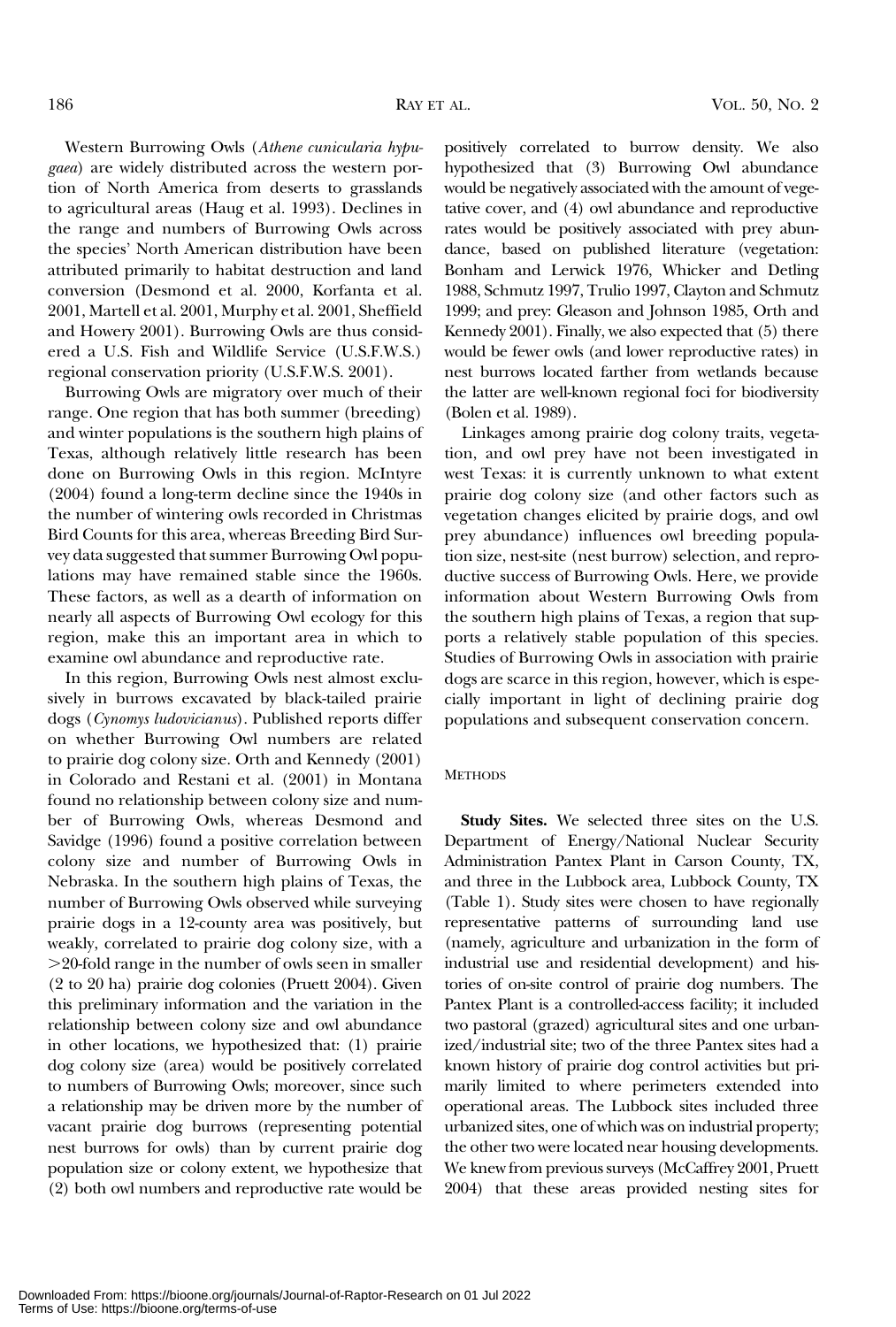| <b>SITE</b>    | <b>COUNTY</b> | <b>HISTORIC</b><br>TREATMENT <sup>a</sup> | <b>SURROUNDING</b><br><b>LAND USE</b> | <b>COLONY</b><br>AREA<br>(ha) | OWLSb          | PRAIRIE<br>DOGS <sup>c</sup> | <b>NUMBER</b><br>OF<br><b>BURROWS</b> | <b>BURROW</b><br>DENSITY <sup>d</sup> | <b>INDEX OF</b><br><b>BURROW</b><br><b>VACANCY</b> <sup>e</sup> |
|----------------|---------------|-------------------------------------------|---------------------------------------|-------------------------------|----------------|------------------------------|---------------------------------------|---------------------------------------|-----------------------------------------------------------------|
| L103           | Lubbock       | None                                      | Residential/<br>urban                 | 14.37                         | 27             | 80                           | 938                                   | 80.10                                 | 11.73                                                           |
| School         | Lubbock       | None                                      | Residential/<br>urban                 | 12.78                         | 18             | 142                          | 595                                   | 78.77                                 | 4.19                                                            |
| X-Fab          | Lubbock       | None/PT                                   | Industrial/<br>urban                  | 37.15                         | 14             | 22                           | 649                                   | 58.36                                 | 29.50                                                           |
| 12-36          | Carson        | PT                                        | Industrial/<br>urban                  | 11.61                         | 15             | 84                           | 1179                                  | 99.39                                 | 14.04                                                           |
| Pantex<br>Lake | Carson        | None                                      | Agricultural                          | 22.63                         | 10             | 145                          | 810                                   | 107.93                                | 5.59                                                            |
| Zone 4         | Carson        | PT                                        | Agricultural                          | 5.20                          | $\overline{2}$ | 28                           | 266                                   | 86.44                                 | 9.50                                                            |

Table 1. Data on Burrowing Owls, prairie dogs, and burrows from six intensively monitored sites from Lubbock and Carson counties, Texas, and data known prior to the start of the 2003–2004 field seasons.

<sup>a</sup> PT denotes known (2003–2004) prairie dog control efforts using Phostoxin.

<sup>b</sup> Numbers of Burrowing Owls counted during prairie dog surveys in 2002 (Pruett 2004).

c Number of prairie dogs estimated using model based on three independent surveys (Pruett 2004).

<sup>d</sup> Number of prairie dog burrows per hectare.

<sup>e</sup> Index of the abundance of vacant burrows, based on number of prairie dog burrows per prairie dog.

Burrowing Owls on prairie dog colonies ranging from 3.1 to 37.1 ha.

Capture and Marking of Owls. We used bal-chatri traps, noose carpets, walk-in traps, and bow nets (Bloom 1987, Bloom et al. 2007) to capture Burrowing Owls from 2002–2004; details may be found in Teaschner (2005). We banded captured owls with one aluminum band issued by the U.S. Geological Survey Bird Banding Laboratory, and one red alphanumerically coded anodized band. We recorded captured individuals as adult or juvenile based on plumage (Haug et al. 1993). All research was conducted following methods approved by the Texas Tech University animal care and use committee (protocol  $#$  03014-02). All owls were captured/ marked under U.S.G.S. banding permit #22801 (C.W. Boal) and Texas Scientific Permit SPR-0201-137.

Owl Abundance and Reproductive Rate. We endeavored to resight banded owls in both summer (breeding season) and winter to determine site and burrow fidelity, as well as inter-seasonal and interannual movements. We monitored Burrowing Owls with spotting scopes and binoculars from parked vehicles, which we used as viewing blinds (Coulombe 1971). Identification of individual Burrowing Owls was used to determine individual nest sites, between-year area and pair fidelity as well as timing of seasonal migrations. We considered pairs of adult owls occupying a nest burrow and engaging in typical pair behaviors (e.g., allopreening, prey deliveries) as a nesting pair. However, determination of nesting success by Burrowing Owls is challenging because

nests are not directly observable inside nest burrows; quantifying productivity in Burrowing Owls is thus not straightforward, and various methods have been used, potentially confounding comparisons among studies (Garcia and Conway 2009). We assessed nesting success on the basis of "apparent productivity" determined by documenting the number of nestling or fledgling owls at a given owl pair's known nest burrow. To do so, we monitored nest burrows for three separate 10-min periods within a 2-wk period as nestlings began to emerge from nest burrows (Gleason and Johnson 1985). We defined a nesting pair of owls as successful if at least one nestling was observed outside of the pair's nest burrow, and we defined estimated productivity for each nesting pair as the maximum number of young birds seen during any one observation period for each nest burrow. Once a nestling was observed aboveground it was considered "fledged," although this term is here used in a broad sense because the owlets were not flighted and would retreat down the nest burrow. We recorded the number of Burrowing Owls, marked Burrowing Owls, nest burrows, and maximum number of young seen per nest burrow (Martin 1973, Green and Anthony 1989, Desmond and Savidge 1996). We attempted to search all six main sites  $\geq$ 1 time/wk to minimize underestimations of owl abundance due to imperfect detections of this burrowing species that alters its activity according to ambient conditions (Conway et al. 2008, Manning 2011).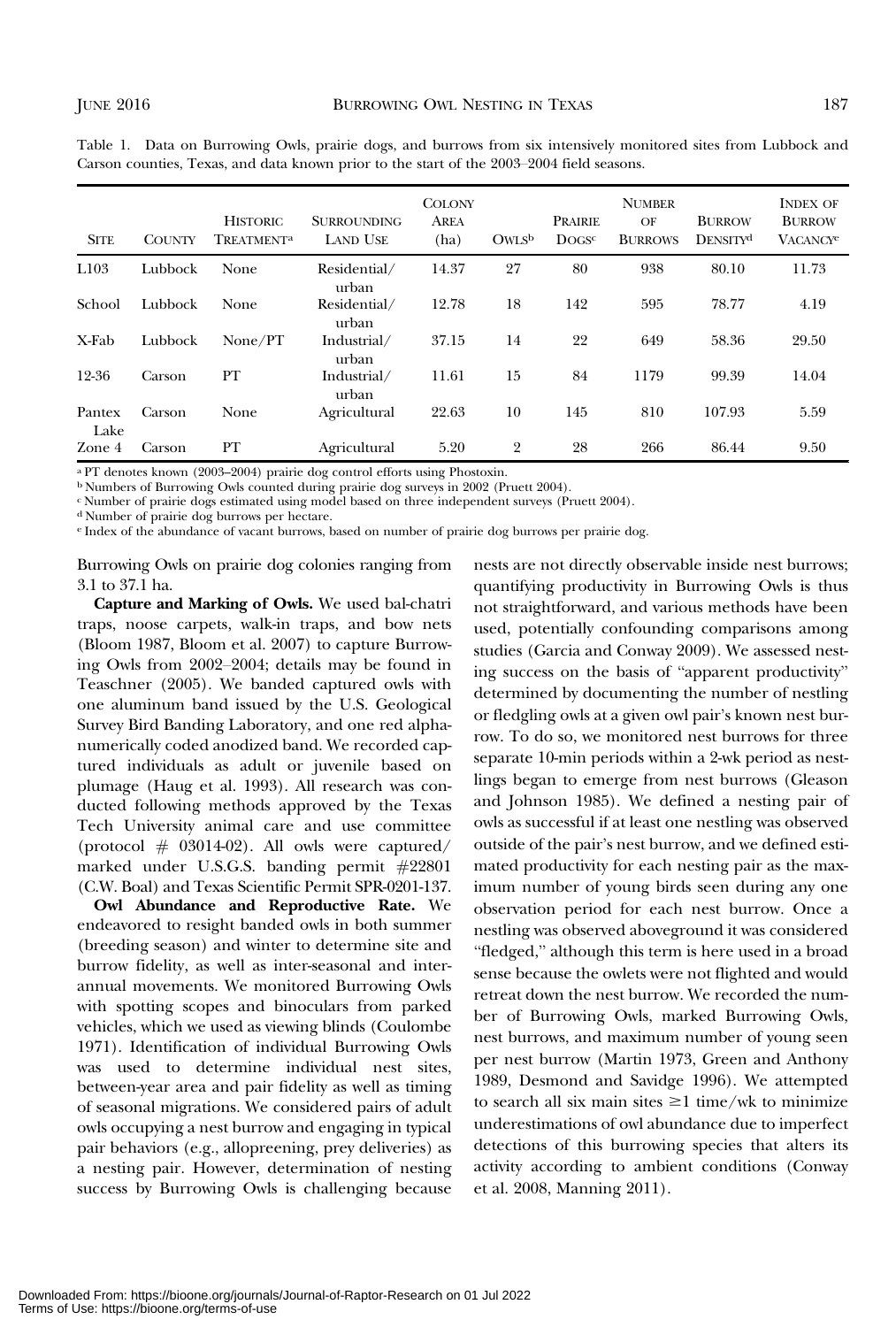Prairie Dog Abundance and Burrow Density. We examined correlations between number of Burrowing Owl pairs and productivity to (1) prairie dog colony size (spatial area), (2) number of prairie dogs, and (3) number of vacant prairie dog burrows in 2003–2004. We conducted an average of 3.5  $(\pm 1.8)$  searches per mo at each of our six focal colonies between September 2003 and April 2005 to count the number of marked Burrowing Owls observed. We determined perimeters of the study colonies by walking around the exterior burrows with a handheld global positioning satellite (GPS) unit (Garmin model 12, Garmin International Inc., Olathe, KS), and uploaded the GPS track to a computer to determine colony area. We estimated the number of prairie dogs during three counts, following Pruett (2004).

During 2004, we made a complete count of all burrows on each of our sites. We recorded locations of each prairie dog burrow at the six sites, including burrows used as nest burrows by Burrowing Owls, with a GPS unit. To obtain overall burrow density per prairie dog colony, we created 50-m buffers from prairie dog colony centers using ArcView GIS and counted the number of owl nest burrows per unit area. Given the size of prairie dog colonies on our sites, all nest burrows were within three of these 50-m buffers from the colony center. We also derived an index of burrow vacancy as a function of prairie dog population per colony by dividing the number of burrows counted at each site by the estimated number of prairie dogs present (Pruett et al. 2009; Table 1). Although this index may be an overestimate (if prairie dogs used more than one burrow), we reasoned that sites with a higher index (more burrows per prairie dog; e.g., a portion of the colony with higher burrow availability) should have more vacant burrows available for Burrowing Owls to use. If true, then there may also be a positive relationship between number of owl nest burrows and prairie dog burrow spacing (i.e., the average distance among prairie dog burrows). To estimate burrow spacing, we randomly selected an equal number of prairie dog burrows as there were Burrowing Owl nests on each site, and compared distance from each nest burrow to its five closest prairie dog burrows to the distance from the random burrows to their five closest prairie dog burrows.

Indices to Prey Abundance. Distance to playas (ephemeral freshwater wetlands) containing water was used as one index of food availability, because many amphibians and insects in this area use playas

to complete their life cycle (Anderson 1997). Playas are regional foci of biodiversity (Bolen et al. 1989). The locations of playas were identified from digital layers based on hydric soils (Fish et al. 1998, Pruett 2004). We checked for the presence of water while Burrowing Owls were nesting and recorded distances to nearest playas containing water to correlate distance to playas containing water to number of Burrowing Owl nests and nest success using Pearson's product moment correlation.

We also assessed relative abundance of small mammals, a potential food source for Burrowing Owls, on the six prairie dog colonies in June–August 2003 and 2004. Trapping grids consisted of 100 Sherman live traps, 10 m apart, set for three consecutive nights during summer (Burrowing Owl nesting season). All captured mammals were identified to species and sexed, weighed, measured, and marked for identification upon recapture as part of a concurrent project (Pruett et al. 2010). We compared numbers of initial captures between sites for all species that we considered possible prey for Burrowing Owls to assess relative abundance of foods in relation to Burrowing Owl nest-burrow density and nesting success.

Vegetation Structure and Composition. We also examined vegetative data to assess characteristics of Burrowing Owl nesting sites and vegetative structure and composition. Two 25-m line intercept transects were randomly placed in each prairie dog colony. During summer in 2003 and 2004, we record the percent cover (intercept distance) of vegetation along each transect by mutually exclusive category: grass, forb, shrub, litter, bare ground, or other (Bullock 1996). Visual obstruction was estimated using Robel pole measures ( $n = 6$ /transect; Vermeire et al. 2002) taken at 5-m intervals along each 25-m tran‐ sect. We modified the lowest 2 decimeters of our pole, marking off 2-cm intervals to record  $\leq 1$  decimeter vegetation heights. Raw data on visual obstruction scores and percent cover by site may be found in Teaschner (2005).

Statistical Analyses. We used SAS 9.4 (SAS Institute Inc., Cary, NC) to perform all statistical tests at an  $\alpha$  = 0.05 level of significance, and we report means and standard errors for variables of interest. We used a generalized linear model analysis of variance (ANOVA) to examine differences in owl abundance and productivity by site type (agricultural vs. residential urban vs. industrial urban) and year. Pearson correlation analysis was used to explore possible relationships between owl abundance and prairie dog colony size, number of burrows, prairie dog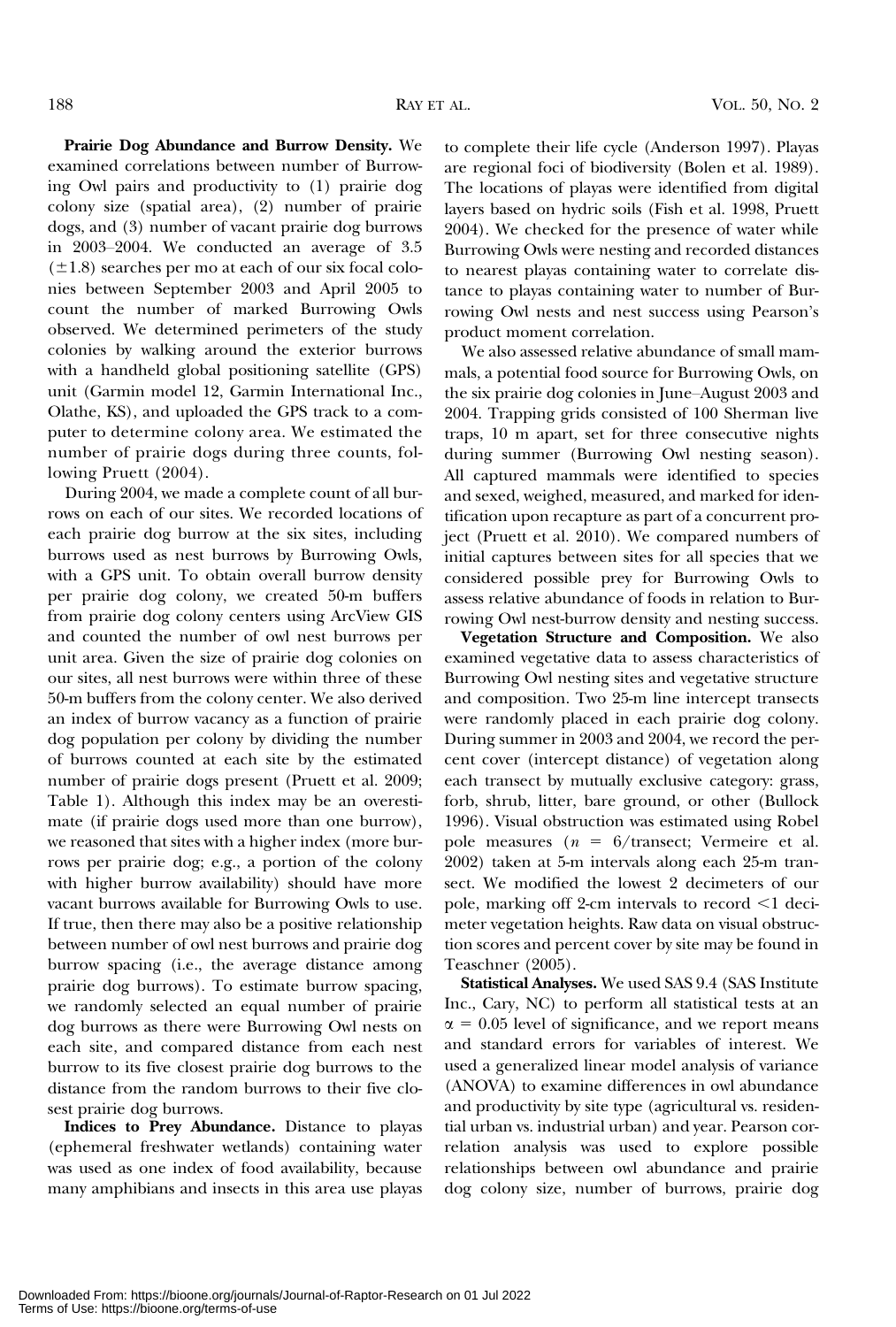Table 2. Summary of Burrowing Owl captures and resightings by season for Burrowing Owls captured at six study sites in Lubbock and Carson counties, Texas, between January 2003 and May 2005, including three additional winter owls captured on adjacent Carson County sites in February 2004. More winter-marked owls were residents than summer-marked ones  $(\chi^2_1 = 10.20, P = 0.004).$ 

| <b>SEASON</b> | <b>NUMBER</b><br><b>BANDED</b> | <b>NUMBER</b><br>COLOR-<br><b>BANDED</b> | <b>NUMBER</b><br><b>NEVER</b><br>Observed<br>AGAIN | <b>NUMBER</b><br><b>OBSERVED IN</b><br><b>THE SEASON</b><br><b>BANDED<sup>a</sup></b> | <b>NUMBER</b><br>OBSERVED IN<br>$\geq$ 1 OTHER<br><b>SEASON</b> | <b>NUMBER</b><br><b>OBSERVED IN THE</b><br><b>SAME SEASON</b><br>THE NEXT YEAR <sup>b</sup> | <b>NUMBER OF</b><br><b>KNOWN</b><br><b>RESIDENTS<sup>c</sup></b> |
|---------------|--------------------------------|------------------------------------------|----------------------------------------------------|---------------------------------------------------------------------------------------|-----------------------------------------------------------------|---------------------------------------------------------------------------------------------|------------------------------------------------------------------|
| Winter        | 16                             | 9                                        | 3                                                  | 4                                                                                     | 9                                                               | 0                                                                                           | 4                                                                |
| Summer        | 123                            | $^{108}$                                 | 51                                                 | .57                                                                                   |                                                                 | 10                                                                                          | 4                                                                |

<sup>a</sup> Burrowing Owls seen in season they were banded (includes late-migrating owls that were no longer observed within 2 wk of the end of the season of capture).

**b Burrowing Owls seen, in this case, the summer after the summer that they were banded. These birds may have remained in the area but** wintered at sites where we did not observe them.

 $\epsilon$  Burrowing Owls seen in  $\geq$  3 consecutive seasons.

abundance, vegetation parameters, and prey availability. A Pearson chi-square analysis was used to examine whether the distribution of prairie dog burrows (our density index) behaved according to chance (with the expected distribution of burrows equal across all portions of a prairie dog colony). We analyzed data separately for each year to determine whether pooling data across years was possible, and then subsequently pooled and re-ran our analyses on productivity.

#### **RESULTS**

We captured Burrowing Owls ( $n = 153$ ; 137 adults, 16 juveniles) between January 2002 and July 2004. Most owls (89%; 137 of 153) were captured during the summer breeding periods. Only  $12\%$  ( $n = 16$ ; three on the added sites) of all owls were captured during the winter periods. Our sites had 3–7 times more Burrowing Owls during the summer breeding period (between March and September) than they did during the winter (October through February).

There were more known resident winter-marked owls (44.4%; four of nine) than summer-marked (3.7%; four of 108) owls (Table 2). Some additional owls may have been resident, including owls that were observed the summer following the year in which they were marked (9.3%; 10 of 108). These owls may have overwintered in the region undetected at sites that we did not survey, or they may have migrated south and returned to the same sites to breed the following summer. Additionally, 2.6% of our marked owls (3 of 117) were seen in only two consecutive seasons (one seen winter and the following summer, and two seen summer and the following winter). We therefore determined that most Burrowing Owls in this area were summer residents

only, with only a small proportion (6.8–18.0%, or 8–21 of 117 total marked owls) likely remaining overwinter between consecutive breeding seasons. Furthermore, in over 406 d of searching at the six intensively monitored sites and 43 d of searching adjacent sites within 8 km of the focal colonies, no marked owl was ever observed at any site other than the one at which it was captured.

We identified 98 nesting pairs on our six sites during 2003 ( $n = 57$ ) and 2004 ( $n = 41$ ). The earliest date we recorded seeing young was May 19, and the last observed emergence of new young was June 25. Numbers of nesting pairs/ha ( $F_{3,8}$  = 1.80, P = 0.2251) and productivity (number of chicks per nesting pair;  $F_{3,8} = 0.87, P = 0.4940$  did not differ between years. Therefore, we pooled these data across years for analyses of owl productivity. There was an average of 1.02 ( $\pm$ 0.40) nesting pairs/ha on our sites, and productivity averaged  $2.80$  ( $\pm 0.13$ ) young per nesting pair (Table 3). There was no significant difference in overall owl abundance  $(F_{2,3} =$ 5.60,  $P = 0.0972$ ), number of nesting pairs ( $F_{2,3} =$ 1.576,  $P = 0.3418$ , or number of young per nesting pair  $(F_{2,3} = 0.78, P = 0.5321)$  by site type.

The number of Burrowing Owl pairs was positively correlated ( $r^2 = 0.5498$ ,  $P = 0.0060$ ) to prairie dog colony size. The number of prairie dog burrows increased with colony size  $(r^2 = 0.7006, P =$ 0.0377). The number of Burrowing Owl pairs was positively correlated ( $r^2 = 0.7327$ ,  $P = 0.0296$ ) to the number of prairie dog burrows on our six sites in 2004, and mean distance between burrows of nesting pairs was 66.3 m ( $\pm$ 4.22). However, number of Burrowing Owl pairs was not related to either the density of prairie dogs (estimated prairie dogs per ha;  $r^2$  < 0.3, P > 0.1) or the index of vacant burrows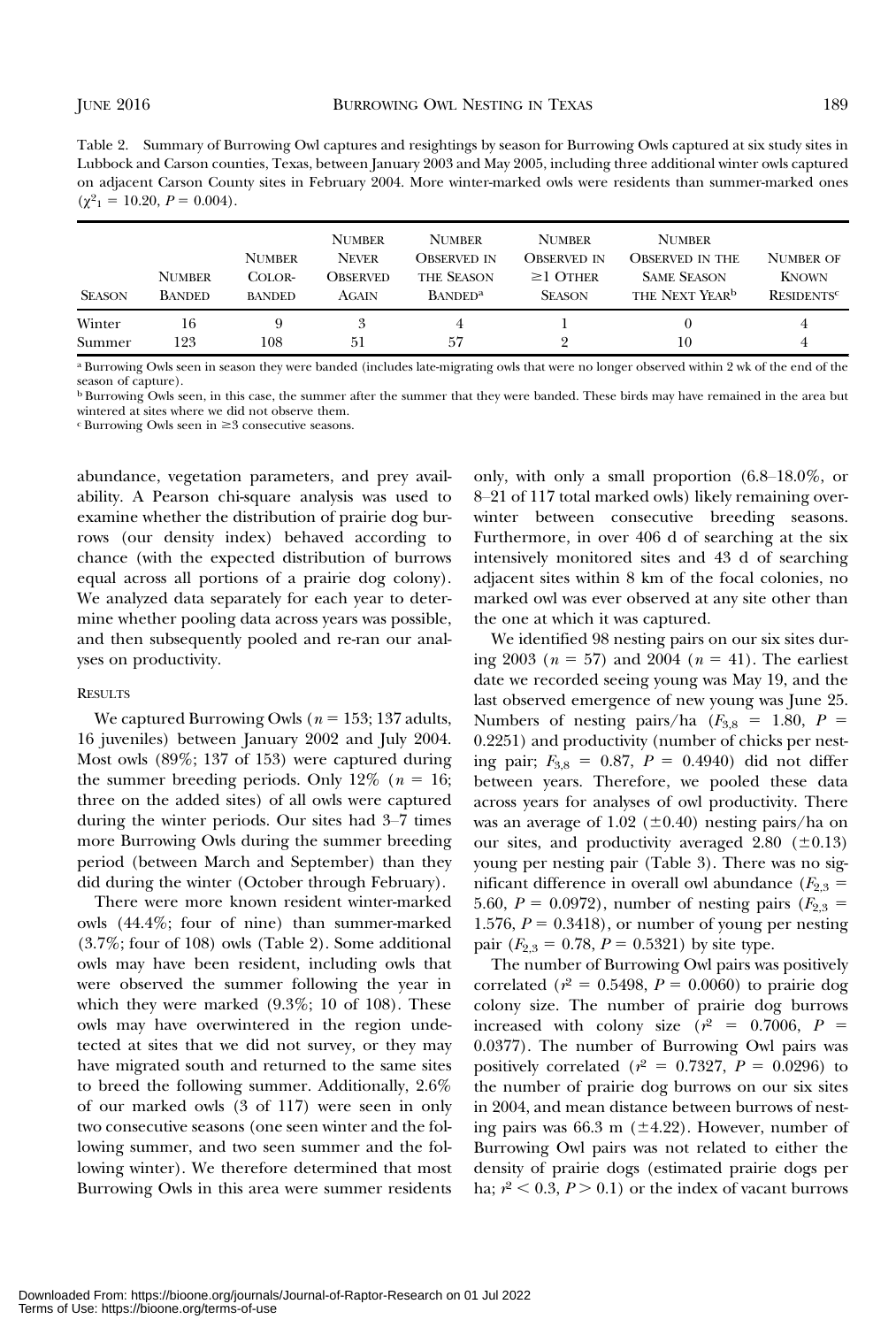| <b>YEAR</b> | <b>SITE</b> | <b>NO. PAIRS</b> | NO. YOUNG/SUCCESSFUL PAIR <sup>a</sup> | AREA (ha) | <b>SPACING</b> <sup>b</sup> |
|-------------|-------------|------------------|----------------------------------------|-----------|-----------------------------|
| 2003        | L103        | 13               | 3.3                                    | 11.71     | $49.03 \pm 7.86$            |
|             | School      | 8                | 2.0                                    | 7.55      | $55.91 \pm 21.75$           |
|             | X-Fab       | 13               | 2.5                                    | 14.48     | $67.22 \pm 12.94$           |
|             | 12-36       | 9                | 3.4                                    | 11.86     | $62.80 \pm 16.06$           |
|             | Pantex Lake | 11               | 2.9                                    | 7.50      | $64.75 \pm 10.67$           |
|             | Zone 4      | 3                | 3.7                                    | 1.57      | $71.85 \pm 7.96$            |
| 2004        | L103        | 8                | 2.5                                    | 11.71     | $81.62 \pm 21.01$           |
|             | School      | 6                | 3.0                                    | 7.55      | $91.56 \pm 26.43$           |
|             | X-Fab       | 5                | 3.0                                    | 11.12     | $77.78 \pm 25.32$           |
|             | 12-36       | 13               | 3.2                                    | 11.86     | $59.85 \pm 8.28$            |
|             | Pantex Lake | 5                | 1.8                                    | 7.50      | $85.00 \pm 3.03$            |
|             | Zone 4      | 4                | 1.5                                    | 3.08      | $44.59 \pm 7.38$            |

Table 3. Burrowing Owl nesting data for the six intensively monitored sites in Lubbock and Carson counties, Texas, for 2003 and 2004.

a Mean maximum number of nestlings seen aboveground for successful nesting Burrowing Owl nesting pairs.

<sup>b</sup> Mean and standard error for distances between Burrowing Owl nest burrows in meters.

(number of burrows/estimated prairie dogs;  $r^2$  < 0.3,  $P > 0.1$ ) for our six intensively monitored sites. Burrowing Owls did not use more or less dense areas of burrows within the prairie dog colonies. There was no difference  $(P > 0.10)$  between distances from Burrowing Owl nests and total burrow distances, or between the five closest burrows to Burrowing Owl nests and the five closest to randomly selected burrows. There were more nest burrows in zones farther from the colony center but because buffers farther from the center also incorporated much larger areas, the number of nest burrows was not greater than expected if owls nested at equal densities in each zone from the center to the outer edges of prairie dog colonies ( $\chi^2 = 2.40$ ,  $P = 0.3009$ ).

Measures of visual obstruction and vegetative composition were not correlated to Burrowing Owl numbers or productivity  $(r^2 < 0.4, P > 0.1)$ . Our measures of relative food abundance (distance to playas containing water and relative abundances of small mammals) did not show significant relationships to Burrowing Owl nesting pairs or productivity  $(r^2 < 0.1, P > 0.1).$ 

#### **DISCUSSION**

As hypothesized, we found a positive relationship between prairie dog colony size and numbers of Burrowing Owl nesting pairs. We believe this is due to an increased number of burrows and, hence, nesting opportunities on larger prairie dog colonies (although Powell et al. [1994] point out that numbers of burrows may not be directly related to number of prairie dogs). Although we do not know how many burrows were actually vacant, it did

not appear that the number of vacant burrows in prairie dog colonies limited Burrowing Owls, as there were more burrows with little or no evidence of prairie dog activity than there were pairs of owls. Sidle et al. (2001) found that Burrowing Owls appear to prefer prairie dog colonies that are occupied by prairie dogs to those that are abandoned: they cited lack of burrow maintenance by prairie dogs and possible increases in predation as potential reasons. (With other prey [prairie dogs] absent, predators may focus more on Burrowing Owls.) In 2004, we found Burrowing Owl numbers particularly high on the 12–36 site, even following prairie dog control with Phostoxin just prior to the spring arrival of owls. However, this site was rapidly recolonized by prairie dogs from nearby untreated areas, so burrows were seldom vacant for very long.

Contrary to our hypothesis that Burrowing Owls should be associated with vegetative cover and obstruction, vegetative differences over all sites and years were not related to either Burrowing Owl nest density or productivity. This was unexpected, as vegetation height may negatively affect Burrowing Owls by obscuring prey or potential predators (Green and Anthony 1989). The lack of response we saw could be due to the fact that all six of our study sites were located on prairie dog colonies with low vegetation, mostly on grazed shortgrass prairie or neglected sites in an agricultural-suburban interface where there was minimal visual obstruction (2.7  $\pm$  0.16 cm). Similarly, although we hypothesized that there would be positive relationships among owl abundance, owl nesting success and productivity, and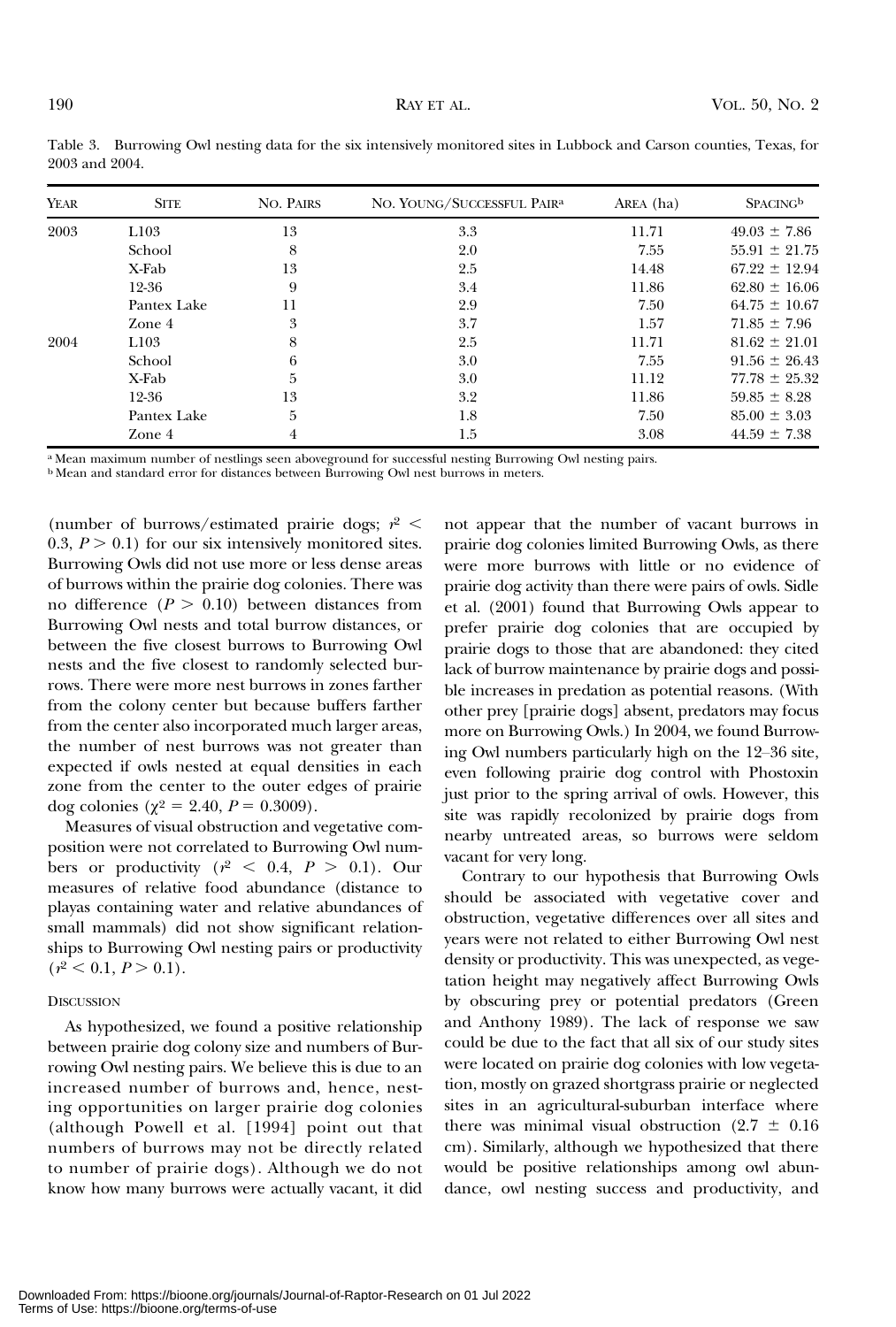prey abundance, we found no such significant relationships. It is possible that there were abundant resources for both of our study years, or at least comparable prey availability across sites.

Most owls on our sites were resident in summer only (noted as a relatively stable long-term population by McIntyre 2004). Only  $6.8\%$ -18.0% of the owls we marked were observed overwintering or breeding on our sites in a second season. This was much lower than reported returns of owls in Florida (68%; Millsap and Bear 1997) or in California (20– 25%; Coulombe 1971). A higher proportion of wintering owls than summering owls were sighted again in another season in our study. Our returns were similar, although somewhat higher, than those previously reported for other studies in the southern Great Plains. Butts (1976) reported  $\leq$ 1% of the summer owl population present in late July returned to his study site in the Oklahoma Panhandle to breed in the following year, whereas in Dallam County, Texas, 2.7% of the owl population from late July returned the following year. However, all banded owls known to have overwintered at both the Oklahoma and Texas sites remained to breed the following breeding season. Our higher numbers relative to those reported by Butts (1976) may reflect a change since the 1970s, with fewer owls using the northern parts of their continental range (Clayton and Schmutz 1999) and more remaining or breeding in Texas. To date, we have had only two band recoveries from the 153 owls that we banded. One was killed by a car adjacent to its Lubbock banding site shortly after banding, and the other was recovered in Apatzingan, Michoacán, México, in January 2004, 7 mo after it was banded in Lubbock County during June 2003. This band recovery rate was similar to that of Butts (1976), who reported one banded female from the breeding season in the Oklahoma Panhandle, which was shot 17 mo later during early winter in Zapotlanejo, Jalisco, México. Another similar record was from an owl captured and banded in this region by Ross and Smith (1970) in March 1968 in Swisher County, Texas, and recaptured the following year in El Paso, Texas.

The productivity observed in our study area was comparable to reports from an urban site (grassland portion of an airport) in California (Thomsen 1971), residential-urban (Millsap and Bear 2000) sites in Florida, prairie dog colonies in Montana (Restani et al. 2001), and prairie dog colonies in New Mexico (Arrowood et al. 2001). However, productivity on our sites was less than that reported in agricultural areas of central Argentina (Bellocq 1997), mixed grasslands-agricultural areas in Saskatchewan (Haug and Oliphant 1990, James et al. 1997, Wellicome 1997), prairie dog colonies on shortgrass prairie in South Dakota (Griebel and Savidge 2007), and prairie dog colonies on shortgrass prairie in North Dakota (Konrad and Gilmer 1984). These differences may be due in part to differences in habitat type among these studies compared to ours, with associated potential differences in predation risk and prey availability, but may also result from differing measurements of productivity.

Each prairie dog colony exists at a unique location in space, meaning that its inhabitants (prairie dogs and burrowing owls) are subject to unique forms of disturbance. All our study sites were subject to some form of anthropogenic disturbance. However, the number of nesting pairs of owls and the number of young per pair did not differ among the different forms of disturbance (agriculture vs. industrial urbanization vs. residential urbanization), possibly because all of the owls in our study were nesting in a similar sort of immediate environment (a prairie dog colony).

Prairie dogs are clearly important to Burrowing Owls in our area; however, the characteristics that make one prairie dog colony more suitable than others are largely unknown. It does seem that the lack of visual obstruction from tall vegetation and the large number of potentially vacant burrows are key elements in making good Burrowing Owl habitat. Lethal control of prairie dogs may initially reduce burrow occupancy by prairie dogs, leaving more burrows available for owls, although the quality of available burrows may be lacking, as well as the supply of future Burrowing Owl nest sites. Additionally, the lack of prairie dogs in a colony can lead to an increase in visual obstruction and potential loss of valuable nesting habitat.

#### **ACKNOWLEDGMENTS**

Funding for this project was provided by the United States Department of Energy/National Nuclear Security Administration in cooperation with Consolidated Nuclear Security, LLC (Pantex), Texas Tech University, United States Geological Survey–Texas Cooperative Fisheries and Wildlife Research Unit, and Texas Parks and Wildlife Department. We are indebted to C. Boal for his heavy involvement in this project and helpful comments in the early drafts. We thank M. Keck for his assistance in coordination of our fieldwork on the Pantex Plant. We also thank the landowners in Carson and Lubbock counties who allowed us access to their property for the purposes of this project. We are indebted to everyone who assisted in collecting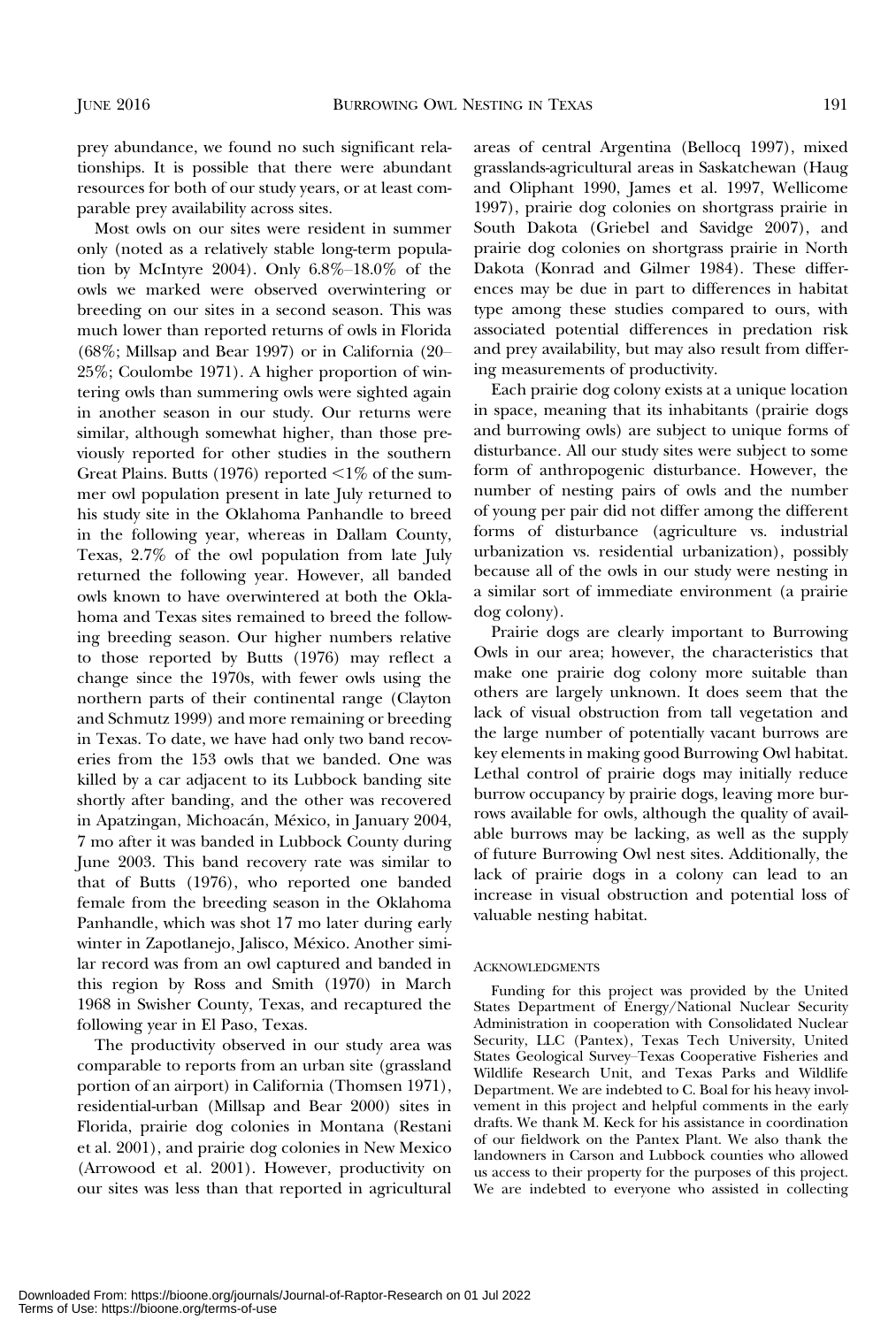data in the field: C. Baack, B. Beall, L. Belmonte, T. Boal, D. Butler, L. Dennis, M. Giovanni, C. Haralson, N. Jaurequi, T. Lyon, A. Pruett, R. Stout, C. Taylor, L. Van Heuklon, and R. Ward. Finally, we thank three anonymous reviewers for comments on an earlier version of this report.

Neither the U.S. government, CNS, nor their employees, warrants, or assumes any legal liability for the accuracy, completeness or usefulness of, the information contained herein. This manuscript has been authored by Consolidated Nuclear Security, LLC (CNS), under Contract No. DE-NA0001942 with the U.S. Department of Energy. The U.S. Government retains and the publisher, by accepting the article for publication, acknowledges that the U.S. Government retains a non-exclusive, paid-up, irrevocable, world-wide license to publish or reproduce the published form of this manuscript, or allow others to do so, for U.S. Government purposes. This is contribution T-9-1277 of the College of Agriculture and Natural Resources, Texas Tech University.

#### LITERATURE CITED

- ANDERSON, A.M. 1997. Habitat use and diet of amphibians breeding in playa wetlands on the southern high plains of Texas. M.S. thesis, Texas Tech Univ., Lubbock, TX U.S.A.
- ARROWOOD, P.C., C.A. FINELY, AND B.C. THOMPSON. 2001. Analyses of Burrowing Owl populations in New Mexico. Journal of Raptor Research 35:362–370.
- BELLOCQ, M.I. 1997. Ecology of the Burrowing Owl in agrosystems of central Argentina. Pages 52–57 in J.L. Lincer and K. Steenhof [EDS.], The Burrowing Owl: its biology and management, including the Proceedings of the First International Symposium. Raptor Research Report Number 9.
- BLOOM, P.H. 1987. Capturing and handling raptors. Pages 99–123 in B.A. Giron Pendleton, B.A. Millsap, K.W. Cline, and D.M. Bird [EDS.], Raptor management techniques manual. Port City Press, Baltimore, MD U.S.A.
- ————, W.S. CLARK, AND J.W. KIDD. 2007. Capture techniques. Pages 193–219 in D.M. Bird and K.L. Bildstein [EDS.], Raptor research and management techniques. Hancock House Publishers, Surrey, British Columbia, Canada.
- BOLEN, E.G., L.M. SMITH, AND H.L. SCHRAMM, JR. 1989. Playa lakes: prairie wetlands of the southern high plains. BioScience 39:615–623.
- BONHAM, C.D. AND D.A. LERWICK. 1976. Vegetation changes induced by prairie dogs on shortgrass range. Journal of Range Management 29:221–225.
- BULLOCK, J. 1996. Plants. Pages 111–138 in W.J. Sutherland [ED.], Ecological census techniques: a handbook. Cambridge Univ. Press, New York, NY U.S.A.
- BUTTS, K.O. 1976. Burrowing Owls wintering in the Oklahoma panhandle. Auk 93:510–516.
- CLAYTON, K.M. AND J.K. SCHMUTZ. 1999. Is the decline of Burrowing Owls, Speotyto cunicularia, in prairie Canada linked to changes in Great Plains ecosystems? Bird Conservation International 9:163–185.
- CONWAY, C.J., V. GARCIA, M.D. SMITH, AND K. HUGHES. 2008. Factors affecting detection of Burrowing Owl nests during standardized surveys. Journal of Wildlife Management 72:688–696.
- COULOMBE, H.N. 1971. Behavior and population ecology of the Burrowing Owl, Speotyto cunicularia, in the Imperial Valley of California. Condor 73:162–176.
- DESMOND, M.J. AND J.A. SAVIDGE. 1996. Factors influencing Burrowing Owl (Speotyto cunicularia) nest densities and numbers in western Nebraska. American Midland Naturalist 136:143–148.
- ———, ———, AND K.M. ESKRIDGE. 2000. Correlations between Burrowing Owl and black-tailed prairie dog declines: a 7-year analysis. Journal of Wildlife Management 64:1067–1075.
- FISH, E.B., E.L. ATKINSON, T.R. MOLLHAGEN, C.H. SHANKS, AND C.M. BRENTON. 1998. Playa lakes digital database for the Texas portion of the Playa Lakes Joint Venture region. Technical Publication No. T-9-813, Texas Tech Univ., Lubbock, TX U.S.A.
- GARCIA, V. AND C.J. CONWAY. 2009. What constitutes a nesting attempt? Variation in criteria causes bias and hinders comparisons across studies. Auk 126:31–40.
- GLEASON, R.L. AND D.R. JOHNSON. 1985. Factors influencing nesting success of Burrowing Owls in southeastern Idaho. Great Basin Naturalist 45:81–84.
- GREEN, G.A. AND R.G. ANTHONY. 1989. Nesting success and habitat relationships of Burrowing Owls in the Columbia Basin, Oregon. Condor 91:347–354.
- GRIEBEL, R.L. AND J.A. SAVIDGE. 2007. Factors influencing Burrowing Owl reproductive performance in contiguous shortgrass prairie. Journal of Raptor Research 41:212–221.
- HAUG, E.A., B.A. MILLSAP, AND M.S. MARTELL. 1993. Burrowing Owl (Speotyto cunicularia). In A. Poole and F. Gill [EDS.], The birds of North America, No. 61. The Academy of Natural Sciences, Philadelphia, PA and The American Ornithologists' Union, Washington, DC U.S.A.
- ———— AND L.W. OLIPHANT. 1990. Movements, activity patterns, and habitat use of Burrowing Owls in Saskatchewan. Journal of Wildlife Management 54:27–35.
- JAMES, P.C., T.J. ETHIER, AND M.K. TOUTLOFF. 1997. Parameters of a declining Burrowing Owl population in Saskatchewan. Pages 34–37 in J.L. Lincer and K. Steenhof [EDS.], The Burrowing Owl: its biology and management, including the Proceedings of the First Inter‐ national Symposium. Raptor Research Report Number 9.
- KONRAD, P.M. AND D.S. GILMER. 1984. Observations on the nesting ecology of Burrowing Owls in central North Dakota. Prairie Naturalist 16:129–130.
- KORFANTA, N.M., L.W. AYERS, S.H. ANDERSON, AND D.B. MCDONALD. 2001. A preliminary assessment of Burrowing Owl population status in Wyoming. Journal of Raptor Research 35:337–343.
- MANNING, J.A. 2011. Factors affecting detection probability of Burrowing Owls in southwest agroecosystem environments. Journal of Wildlife Management 75:1558–1567.